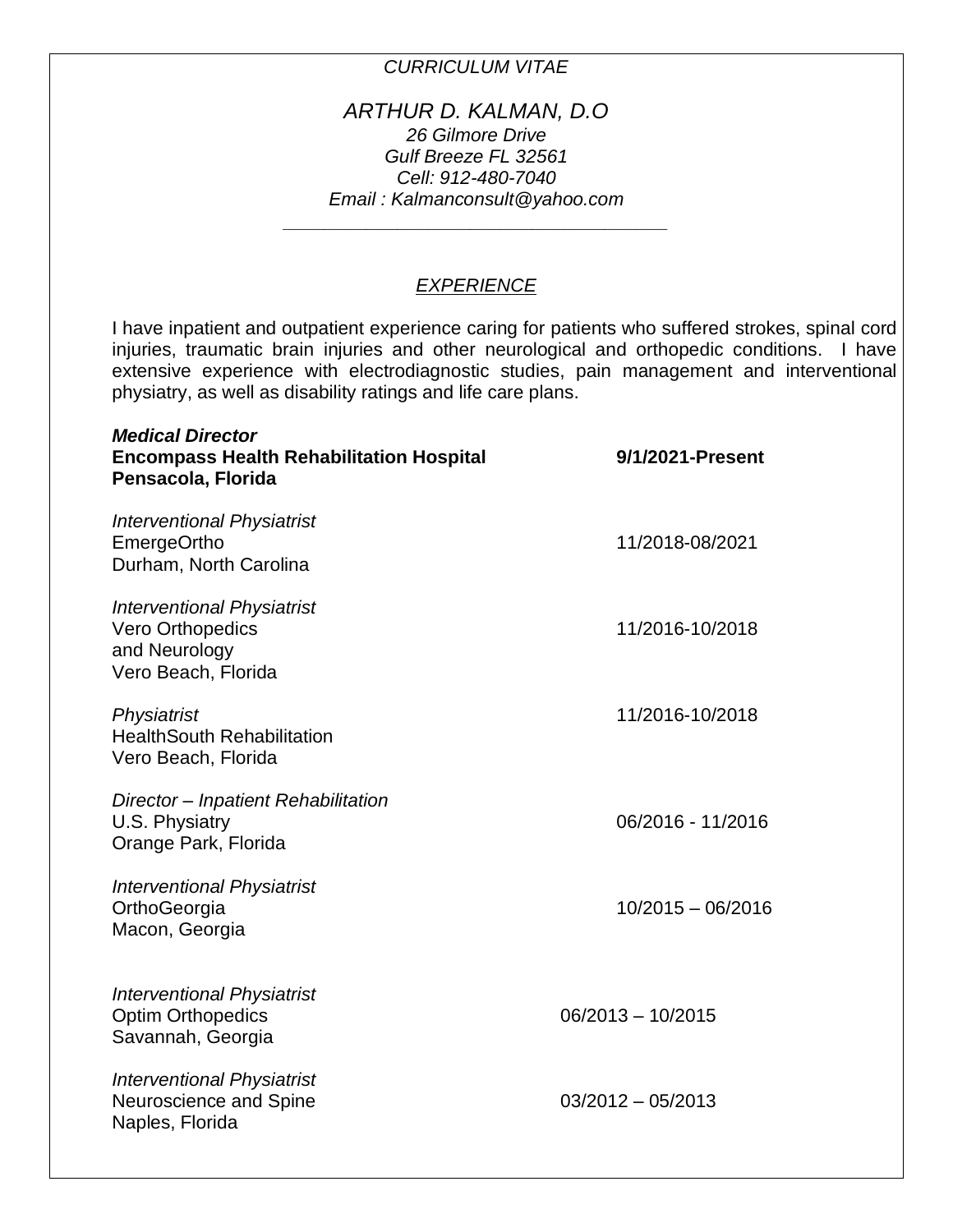| <b>Interventional Physiatrist</b><br><b>Lyerly Neurological Associates</b><br>Jacksonville, Florida                                                                                     | 07/2011-03/2012     |  |
|-----------------------------------------------------------------------------------------------------------------------------------------------------------------------------------------|---------------------|--|
| <b>Interventional Physiatrist</b><br>The B.A.C.K. Center                                                                                                                                | $07/2008 - 07/2011$ |  |
| <b>Interventional Physiatrist</b><br>Neuroscience and Spine<br>Naples, Florida                                                                                                          | $11/2005 - 07/2008$ |  |
| Fellowship, Attending<br>Spine Care Center & Rehab Hospital Staff<br><b>Shands Healthcare Systems</b><br>University of Florida<br>Gainesville, Florida                                  | 07/2002--11/2005    |  |
| <b>EDUCATION</b>                                                                                                                                                                        |                     |  |
| <b>YALE UNIVERSITY</b><br>New Haven, Connecticut<br>(Undergraduate)                                                                                                                     | 1985-1989           |  |
| UNIVERSITY OF MEDICINE AND<br><b>DENTISTRY OF NJ</b><br>(Doctor of Osteopathic Medicine)                                                                                                | 1994-1998           |  |
| <b>INTERNSHIP</b><br>University of Medicine and<br>Dentistry of NJ                                                                                                                      | 1998-1999           |  |
| <b>RESIDENCY</b><br><b>Chief Resident</b><br><b>Resident Representative Council</b><br><b>Nassau University Medical Center</b><br>Department of Physical Medicine and<br>Rehabilitation | 1999-2002           |  |
| <b>FELLOWSHIP</b><br>Division of Physical Medicine and Rehab<br>Gainesville, Florida                                                                                                    | 2002-2003           |  |
|                                                                                                                                                                                         |                     |  |